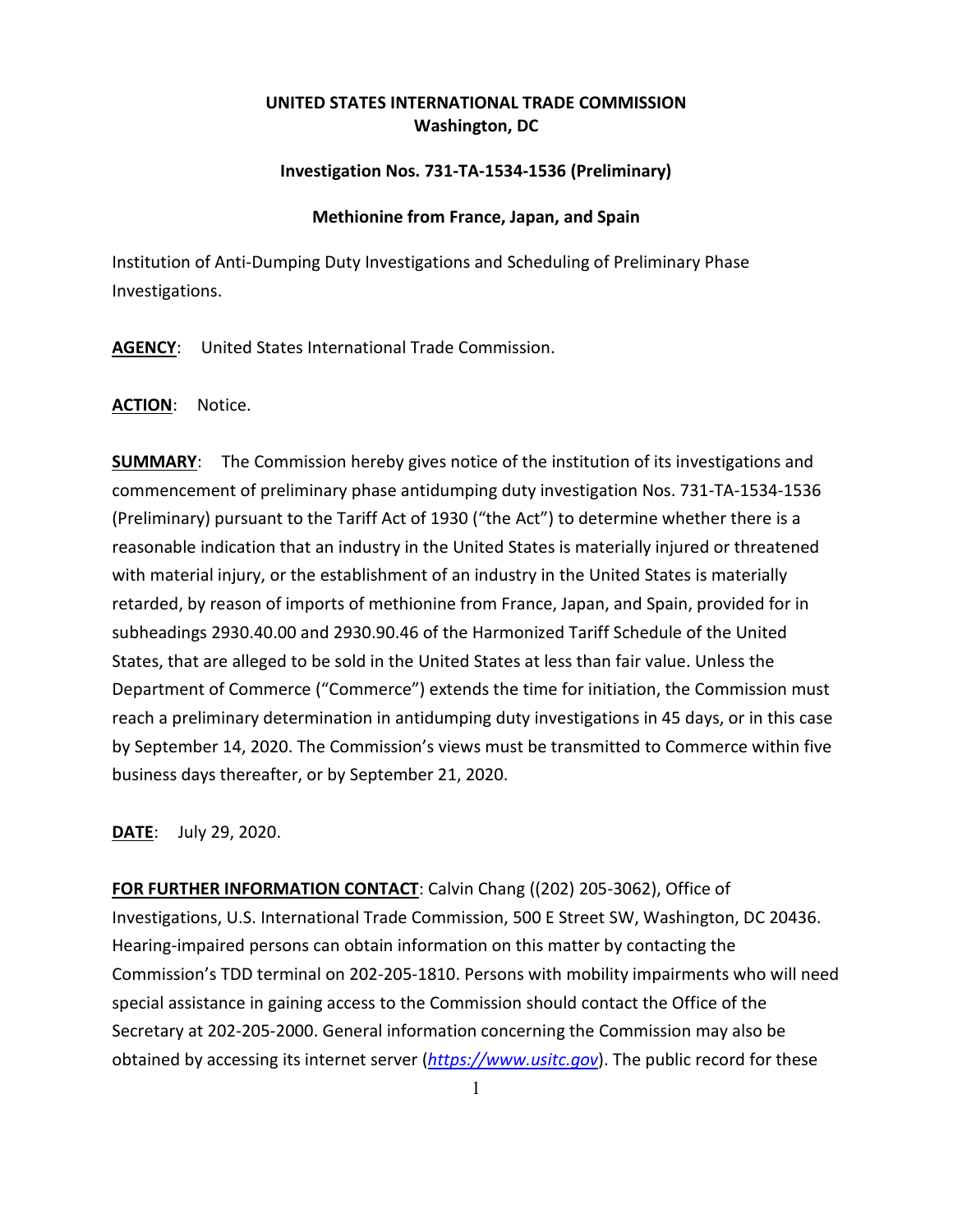investigations may be viewed on the Commission's electronic docket (EDIS) at *[https://edis.usitc.gov](https://edis.usitc.gov/)*.

## **SUPPLEMENTARY INFORMATION**:

**Background**.--These investigations are being instituted, pursuant to section 733(a) of the Tariff Act of 1930 (19 U.S.C. 1673b(a)), in response to petitions filed on July 29, 2020, by Novus International, Inc., St. Charles, Missouri.

For further information concerning the conduct of these investigations and rules of general application, consult the Commission's Rules of Practice and Procedure, part 201, subparts A and B (19 CFR part 201), and part 207, subparts A and B (19 CFR part 207).

**Participation in the investigations and public service list**.--Persons (other than petitioners) wishing to participate in the investigations as parties must file an entry of appearance with the Secretary to the Commission, as provided in §§ 201.11 and 207.10 of the Commission's rules, not later than seven days after publication of this notice in the *Federal Register*. Industrial users and (if the merchandise under investigation is sold at the retail level) representative consumer organizations have the right to appear as parties in Commission antidumping duty investigations. The Secretary will prepare a public service list containing the names and addresses of all persons, or their representatives, who are parties to these investigations upon the expiration of the period for filing entries of appearance.

**Limited disclosure of business proprietary information (BPI) under an administrative protective order (APO) and BPI service list**.--Pursuant to § 207.7(a) of the Commission's rules, the Secretary will make BPI gathered in these investigations available to authorized applicants representing interested parties (as defined in 19 U.S.C. 1677(9)) who are parties to the investigations under the APO issued in the investigations, provided that the application is made not later than seven days after the publication of this notice in the *Federal Register*. A separate service list will be maintained by the Secretary for those parties authorized to receive BPI under the APO.

**Conference**.-- In light of the restrictions on access to the Commission building due to the COVID–19 pandemic, the Commission is conducting the Title VII (antidumping duty) preliminary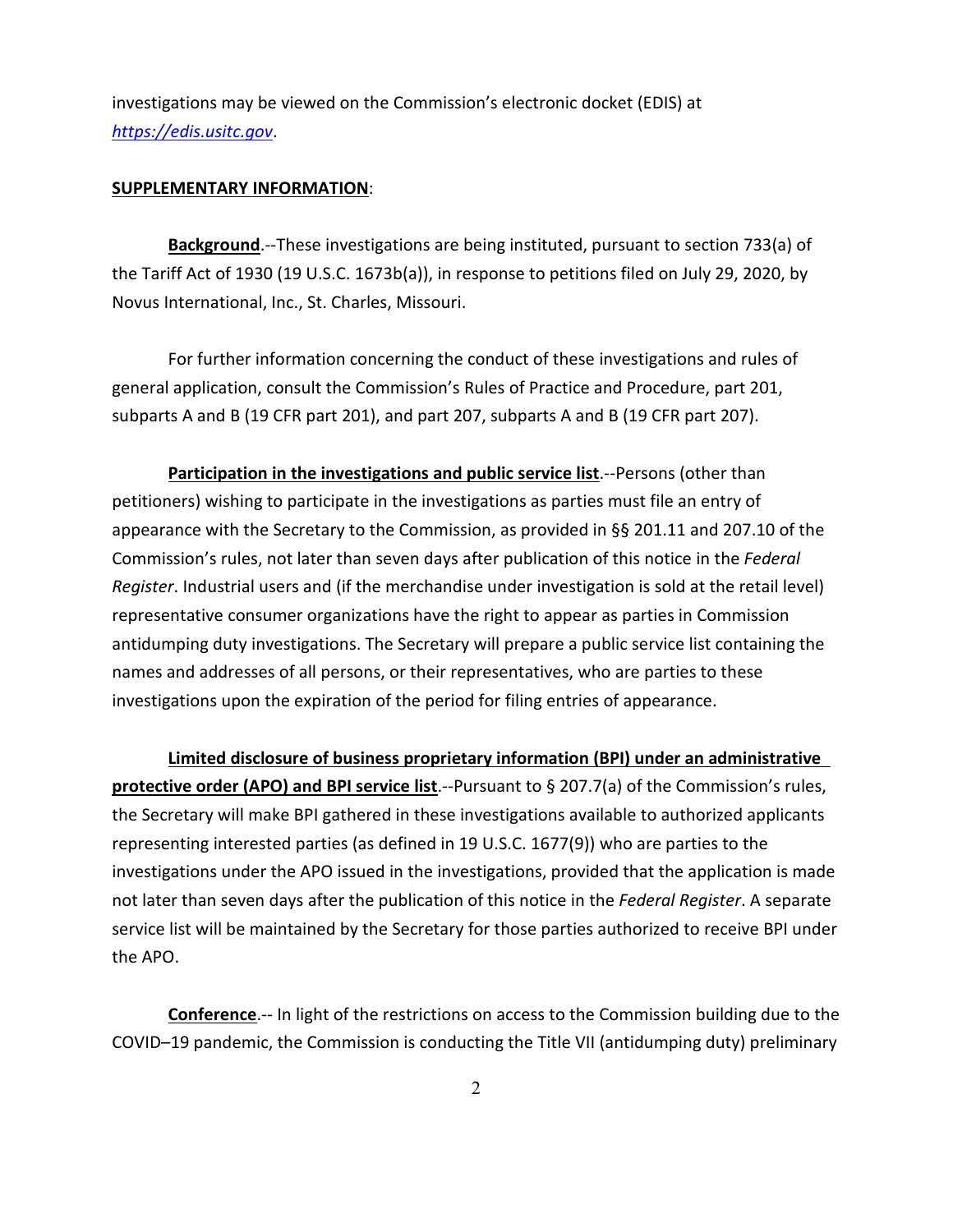phase staff conference through video conferencing on August 19, 2020. Requests to participate in this video conference should be emailed to [preliminaryconferences@usitc.gov](mailto:preliminaryconferences@usitc.gov) (DO NOT FILE ON EDIS) on or before August 17, 2020. Please provide an email address for each conference participant in the email. Information on conference procedures will be provided separately and guidance on joining the video conference will be available on the Commission's Daily Calendar. A nonparty who has testimony that may aid the Commission's deliberations may request permission to participate by submitting a short statement.

Please note the Secretary's Office will accept only electronic filings during this time. Filings must be made through the Commission's Electronic Document Information System EDIS, [\(https://edis.usitc.gov\)](https://edis.usitc.gov/). No in-person paper-based filings or paper copies of any electronic filings will be accepted until further notice.

**Written submissions**.--As provided in §§ 201.8 and 207.15 of the Commission's rules, any person may submit to the Commission on or before August 24, 2020, a written brief containing information and arguments pertinent to the subject matter of the investigations. Parties shall file written testimony to the Commission on or before 12:00pm August 18, 2020. All written submissions must conform with the provisions of § 201.8 of the Commission's rules; any submissions that contain BPI must also conform with the requirements of §§ 201.6, 207.3, and 207.7 of the Commission's rules. The Commission's *Handbook on Filing Procedures*, available on the Commission's website at

[https://www.usitc.gov/documents/handbook\\_on\\_filing\\_procedures.pdf,](https://www.usitc.gov/documents/handbook_on_filing_procedures.pdf) elaborates upon the Commission's procedures with respect to filings.

In accordance with §§ 201.16(c) and 207.3 of the rules, each document filed by a party to the investigations must be served on all other parties to the investigations (as identified by either the public or BPI service list), and a certificate of service must be timely filed. The Secretary will not accept a document for filing without a certificate of service.

**Certification**.--Pursuant to § 207.3 of the Commission's rules, any person submitting information to the Commission in connection with these investigations must certify that the information is accurate and complete to the best of the submitter's knowledge. In making the certification, the submitter will acknowledge that any information that it submits to the Commission during these investigations may be disclosed to and used: (i) by the Commission,